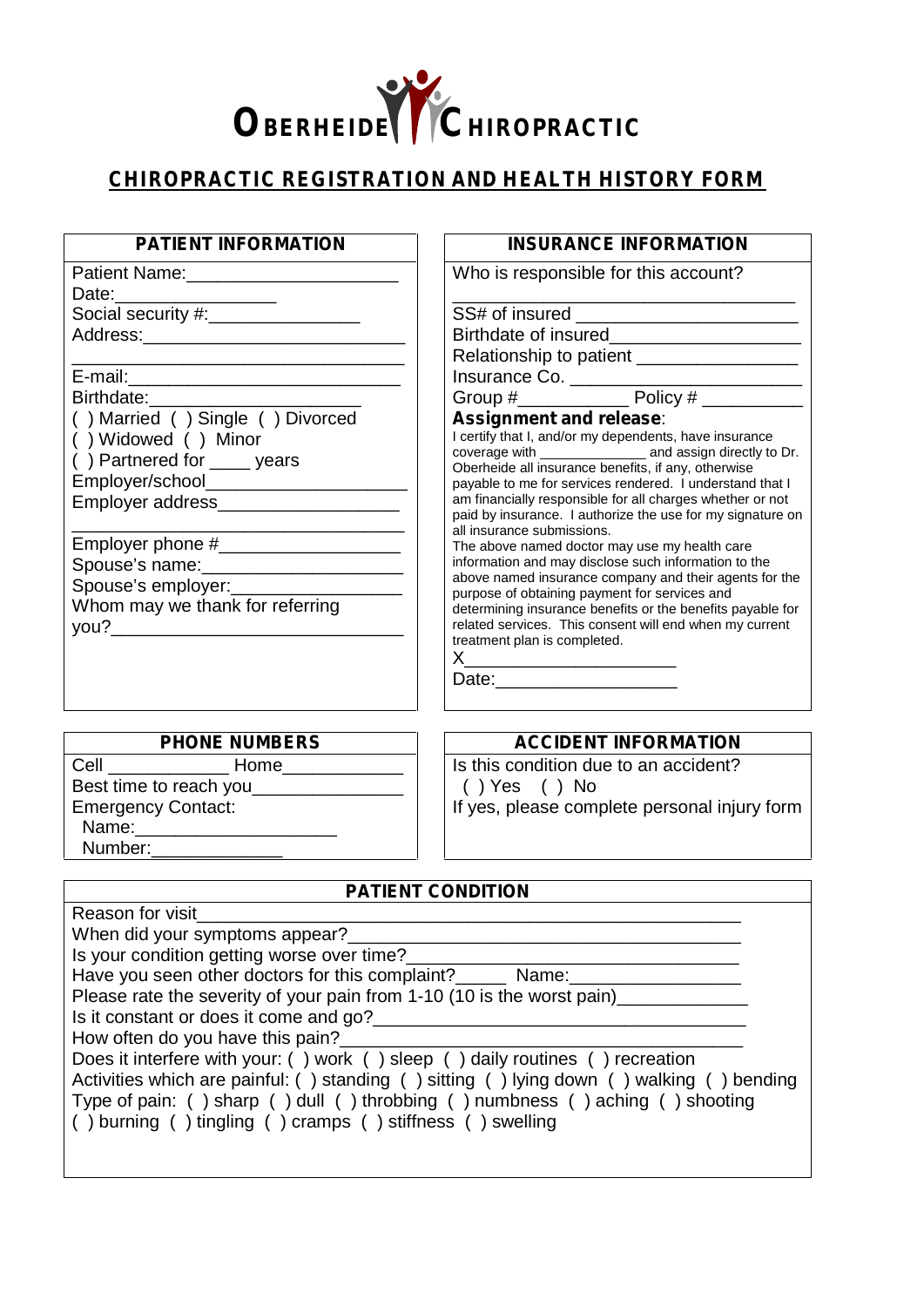| <b>HEALTH HISTORY</b>                                                                               |                                         |                                                                                                                                                                |
|-----------------------------------------------------------------------------------------------------|-----------------------------------------|----------------------------------------------------------------------------------------------------------------------------------------------------------------|
|                                                                                                     | Date of last: Physical Exam____________ | Spinal Exam_____________                                                                                                                                       |
|                                                                                                     |                                         |                                                                                                                                                                |
|                                                                                                     | MRI/CT/bone scan                        |                                                                                                                                                                |
|                                                                                                     |                                         |                                                                                                                                                                |
|                                                                                                     |                                         | Mark with an X to indicate if you have/had any of the following. Please also mark any that<br>apply to immediate family, and indicate the relationship to you. |
| AIDS/HIV ()                                                                                         |                                         | Hepatitis ()                                                                                                                                                   |
| Alcoholism ()                                                                                       |                                         | Hernia ()                                                                                                                                                      |
| Allergy Shots ()                                                                                    |                                         | Herniated Disc ()                                                                                                                                              |
| Anemia ()                                                                                           |                                         | High Cholesterol ()                                                                                                                                            |
| Anorexia ()                                                                                         |                                         | Kidney disease ()                                                                                                                                              |
| Appendicitis ()                                                                                     |                                         | Liver disease ()                                                                                                                                               |
| Arthritis ()                                                                                        |                                         | Migraines ()                                                                                                                                                   |
| Asthma ()                                                                                           |                                         | Miscarriage ()                                                                                                                                                 |
| Bleeding disorders ()                                                                               |                                         | Multiple Sclerosis ()                                                                                                                                          |
| Breast Lump ()                                                                                      |                                         | Osteoporosis ()                                                                                                                                                |
| Bronchitis ()                                                                                       |                                         | Pacemaker ()                                                                                                                                                   |
| Bulimia ()                                                                                          |                                         | Parkinsons ()                                                                                                                                                  |
| Cancer ()                                                                                           |                                         | Polio ()                                                                                                                                                       |
| Cataracts ()                                                                                        |                                         | Prostate problems ()                                                                                                                                           |
| Chemical dependency ()                                                                              |                                         | Prosthesis ()                                                                                                                                                  |
| Diabetes ()                                                                                         |                                         | Psychiatric Care ()                                                                                                                                            |
| Emphysema ()                                                                                        |                                         | Stroke ()<br>STD()                                                                                                                                             |
| Epilepsy ()<br>Fractures ()                                                                         |                                         | Suicide attempts ()                                                                                                                                            |
| Goiter ()                                                                                           |                                         | Thyroid problem ()                                                                                                                                             |
| Gout ()                                                                                             |                                         | Tonsillitis ()                                                                                                                                                 |
| Heart Disease ()                                                                                    |                                         | TB( )                                                                                                                                                          |
|                                                                                                     |                                         | Tumors ()                                                                                                                                                      |
|                                                                                                     |                                         | Ulcers ()                                                                                                                                                      |
|                                                                                                     |                                         | Other (                                                                                                                                                        |
| Exercise:                                                                                           | <b>Work Habits:</b>                     | <b>Other Habits:</b>                                                                                                                                           |
| $( )$ none                                                                                          | $( )$ sitting                           | ( ) smoking<br>quantity________________                                                                                                                        |
| ()mild                                                                                              | () standing                             | () drinking<br>quantity________________                                                                                                                        |
| ) moderate                                                                                          | () light labor                          | () coffee/caffeine<br>quantity________________                                                                                                                 |
| $( )$ heavy                                                                                         | () heavy labor                          | ) stress<br>reason_________________                                                                                                                            |
|                                                                                                     |                                         |                                                                                                                                                                |
|                                                                                                     |                                         | <b>Pregnancy history:</b> # of pregnancies_____ # of live births______                                                                                         |
|                                                                                                     |                                         | # of miscarriages______ vaginal/C-section?________ are you pregnant now?______                                                                                 |
| If yes, due date?<br>Injuries/Surgeries- Please describe major injuries and any surgical procedures |                                         |                                                                                                                                                                |
|                                                                                                     |                                         |                                                                                                                                                                |
|                                                                                                     |                                         |                                                                                                                                                                |
|                                                                                                     |                                         |                                                                                                                                                                |
|                                                                                                     |                                         |                                                                                                                                                                |